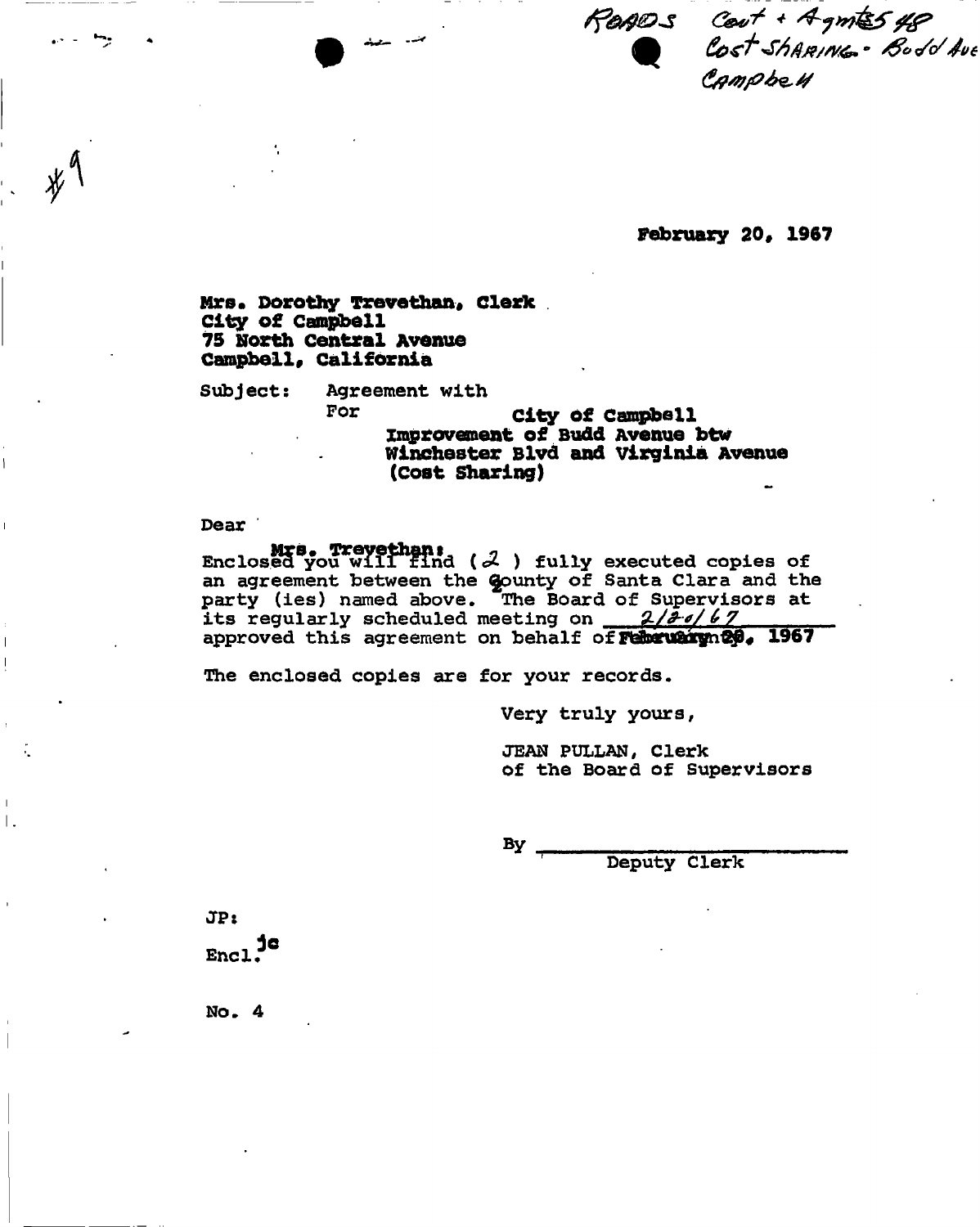# AGREEMENT FOR PAYMENT OF COSTS OF IMPROVEMENT OF BUDD AVENUE BETWEEN WINCHESTER BOULEVARD AND VIRGINIA AVE

THE FOLLOWING is an agreement between the County of Santa Clara, a political subdivision of the State of California, hereinafter called "County", and the City of Campbell, a called "City"; municipal corporation of the State of California, hereinafter

WHEREAS, City and County wish to improve Budd Avenue between Winchester Boulevard and Virginia Avenue (herein for convenience referred to as "said project") by widening, realigning, and constructing necessary appurtenances to the foregoing improvements; and

WHEREAS, approximately 81.7 percent of the estimated cost of said project will be expended within the limits of City, and City and County wish to provide for the payment of their respective shares of the costs of constructing said project;

NOW, THEREFORE, in consideration of their mutual promises, covenants and agreements herein contained, the parties hereto do hereby agree as follows:

1. City shall prepare plans and specifications for the construction of said project and shall submit said plans and specifications to County for approval.

2. Construction, Inspection and Insurance. Upon approval of said plans and specifications by County, City shall advertise for bids for the construction of said project, award a contract therefor, and supervise the construction thereof to completion. City agrees to require any contractor engaged to construct said project to take out and maintain in full force and effect during the construction of.said project public liability and property damage insurance in form and limits of liability acceptable to County, insuring County, and its employees, from and against loss, cost or expense arising out of or in any way connected with the construction of said project.

Cc - Finance<br>- Public Warks (3)

Compbell, lity of

 $\blacktriangledown$ 

1/

 $FEB201987$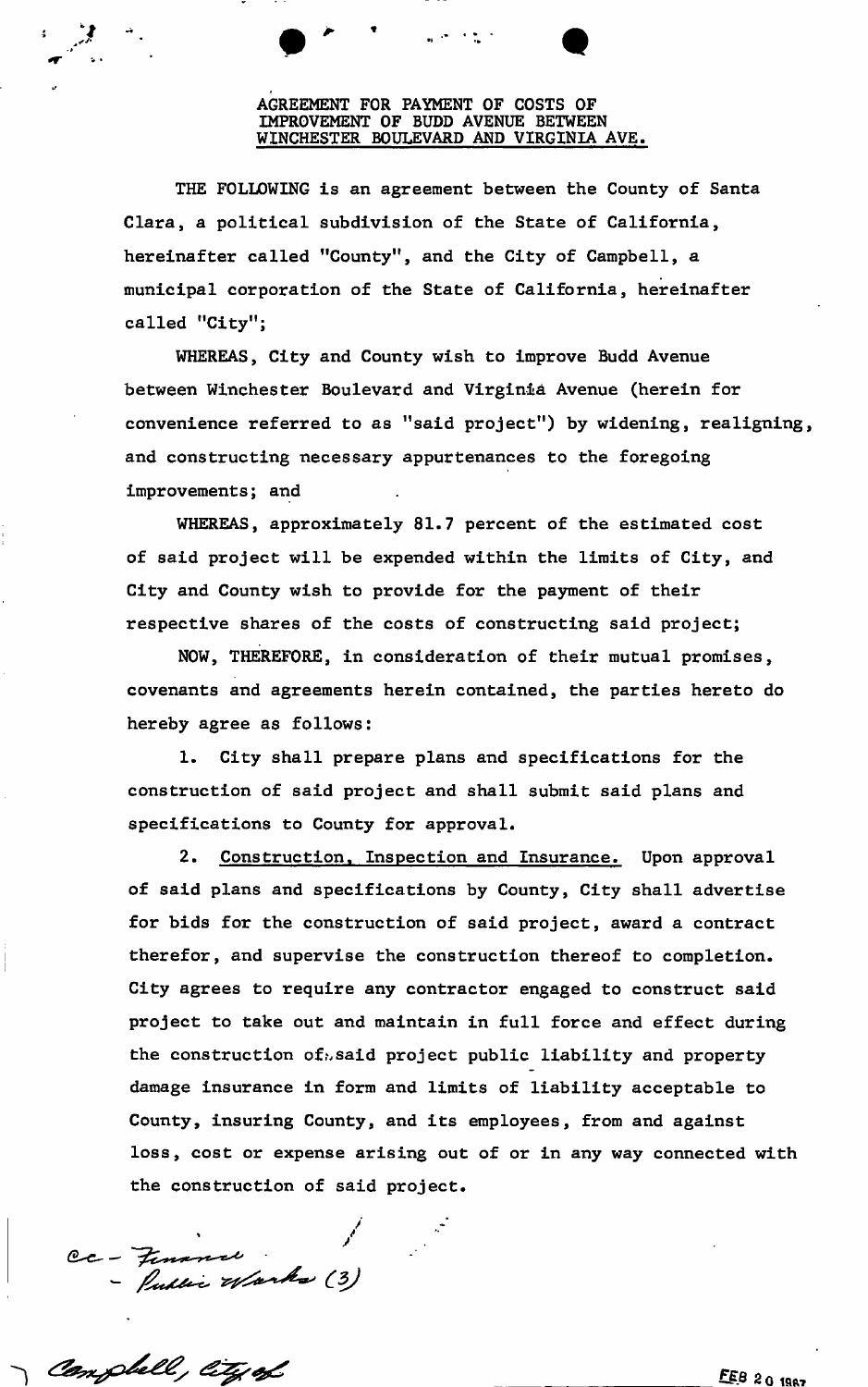3. County shall acquire, at its own expense, all required right of way located in the unincorporated limits of County,and City shall acquire at its own expense all required right of way located in the incorporated limits of City.

4. Payment

フ

(a) Within thirty (30) days after approval by County of said plans and specifications, County shall pay to City the sum of \$8,560.00, which is the total amount presently estimated by City Engineer to be 18.3 percent of the construction cost of said project.

(b) As used in this agreement, the term "construction cost" of said project shall mean the sum total of all the costs incurred and expenditures made by City, including but not limited to engineering costs and expenses, costs and expenses of preparation of plans and specifications, costs and expenses for inspection, publication, advertising and printing, cost of the construction contract awarded by City for the construction of said project, cost of extra work authorized by City, and cost of all materials not included in the contract price of said construction contract.

(c) Upon completion of said project, City shall pay the cost of the construction contract awarded by City for the construction of said project and cost of extra work authorized by City to its contractor and shall thereafter prepare and furnish to County a final accounting of said construction cost. Said accounting shall show the final construction cost for said project in its entirety.

(d) In the event said accounting shows that 18.3 percent of the final construction cost is less than the sum advanced by County to City under Paragraph 4 hereof, City shall refund to County the difference between the sum of  $8,560.00$  and 18.3 percent of the final construction cost. In the event said accounting shows that 18.3 percent of the final construction cost is more than the sum advanced by County to City under

 $-2-$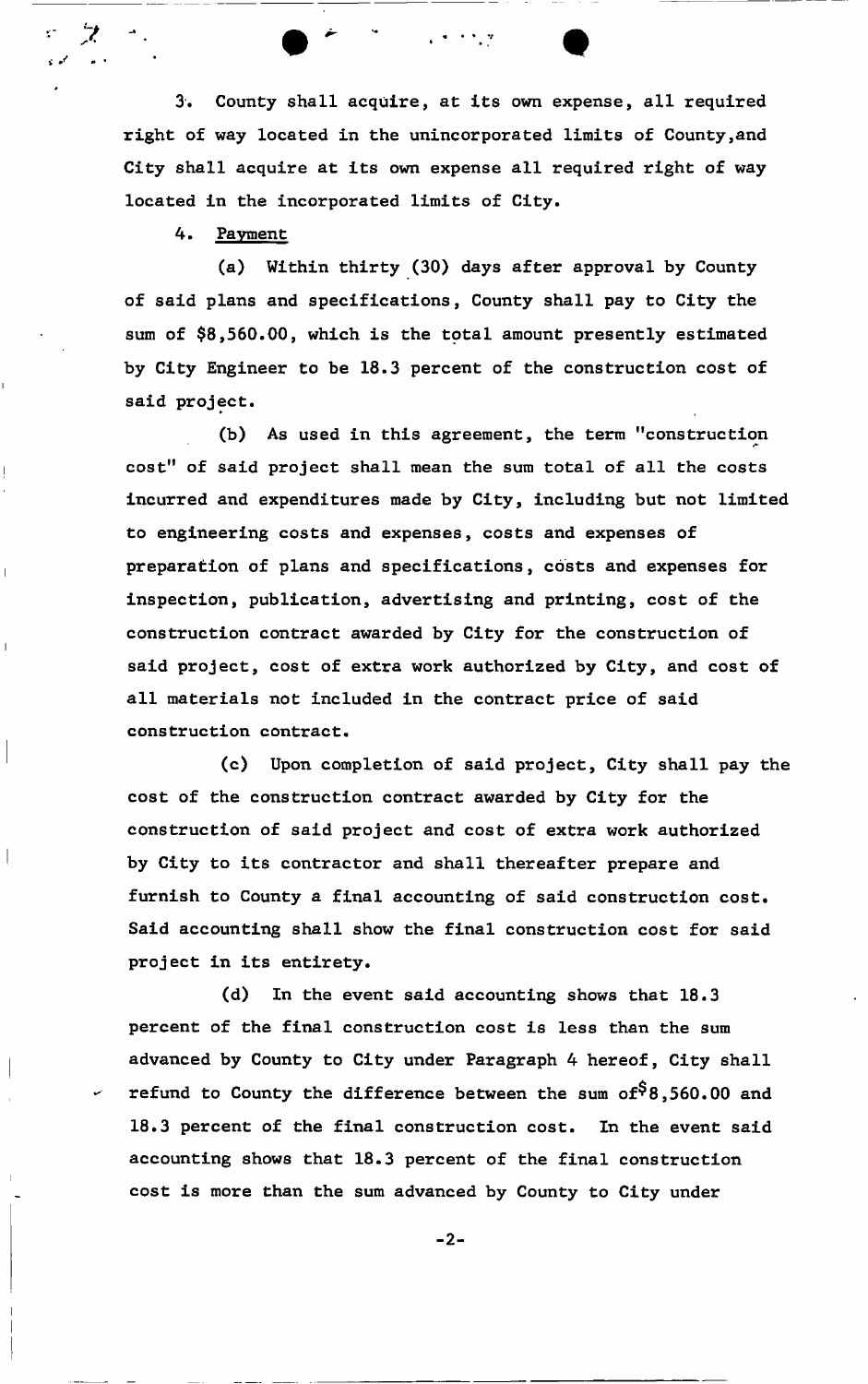Paragraph 4 hereof, County shall pay its share of the additional amount within 30 days after approval of said accounting.

5. Termination. In the event City does not award a contract for the construction of said work on or before June 30, 1967, this agreement shall terminate ipso facto upon said date and shall be of no further force or effect.

IN WITNESS WHEREOF, the parties have caused this agreement to be executed.

COUNTY $\bigtriangleup$ F SANTA CLARA By sore Board of Supervisors

**FEB 20 1967** 

ATTEST: JEAN PULLAN, Clerk Board of Supervisors

i.

APPROVED AS TO FORM: attim By Assistant-Deputy Countly Counsel Date Alcember 6, 1966

<u>Aenel<del>lon</del></u><br>Clerk

**ATTES** 

CITY OF CAMPBELL, a municipal corporation By Mayor

And

City Manager

 $-3-$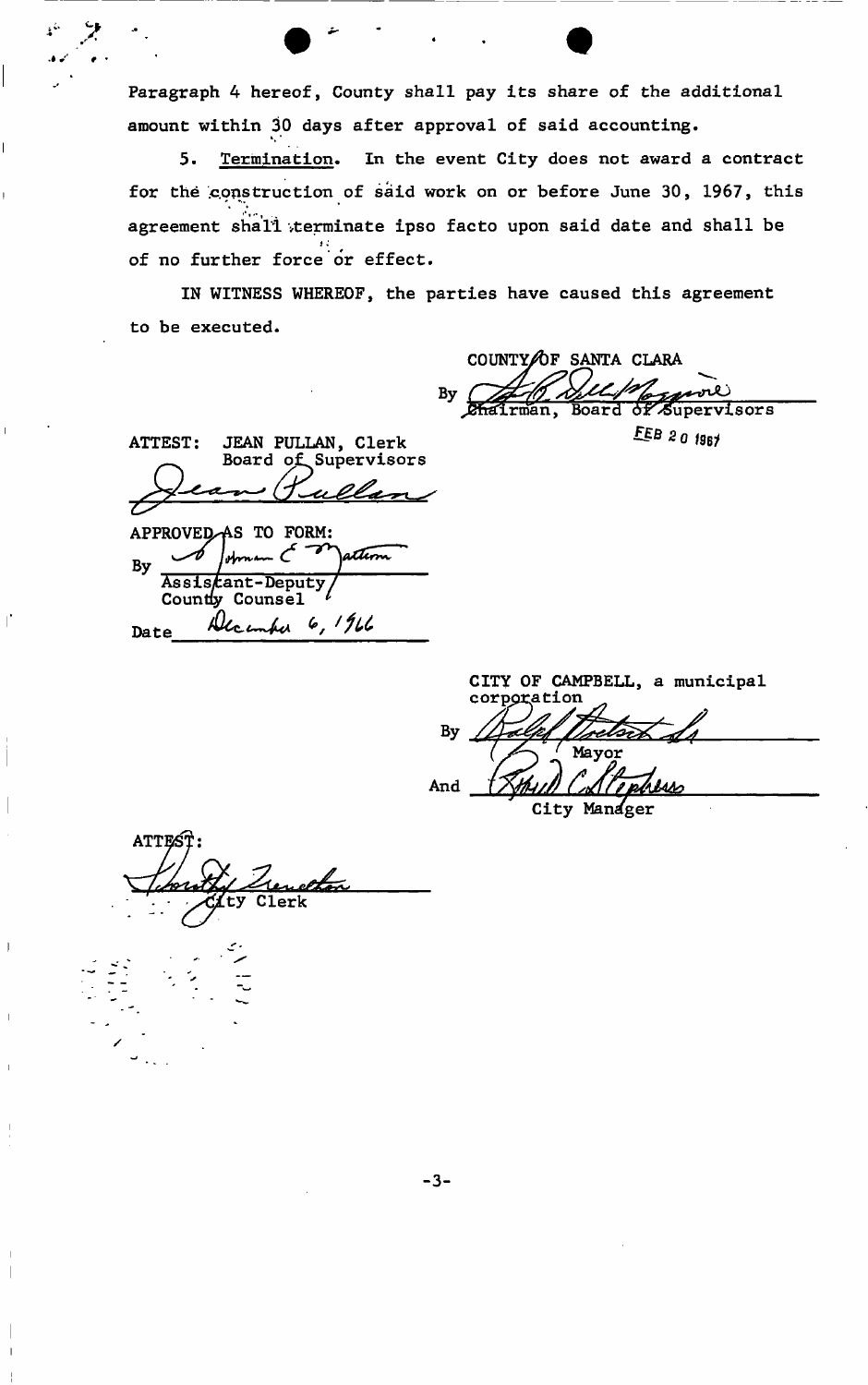**RECENTED** DEC ST OF POLICE JER EC ALL MAN

DEC & 1 1966 DEC &1 BEE COUNTY ENGINEER

 $\mathbb{R}^{n \times n}$ 

 $\frac{1}{2}$ 

 $\sim$ 

 $\mathbb{R}^d$ 

 $\mathcal{L}_{\mathcal{C}}$ 

 $\overline{\phantom{a}}$ 

 $\overline{\phantom{a}}$ 

 $\begin{array}{c} \begin{array}{c} \begin{array}{c} \end{array} \\ \begin{array}{c} \end{array} \end{array} \end{array}$ 

 $\sim$ 

 $\ddot{\cdot}$ 

 $\ddot{\phantom{0}}$ 

Ì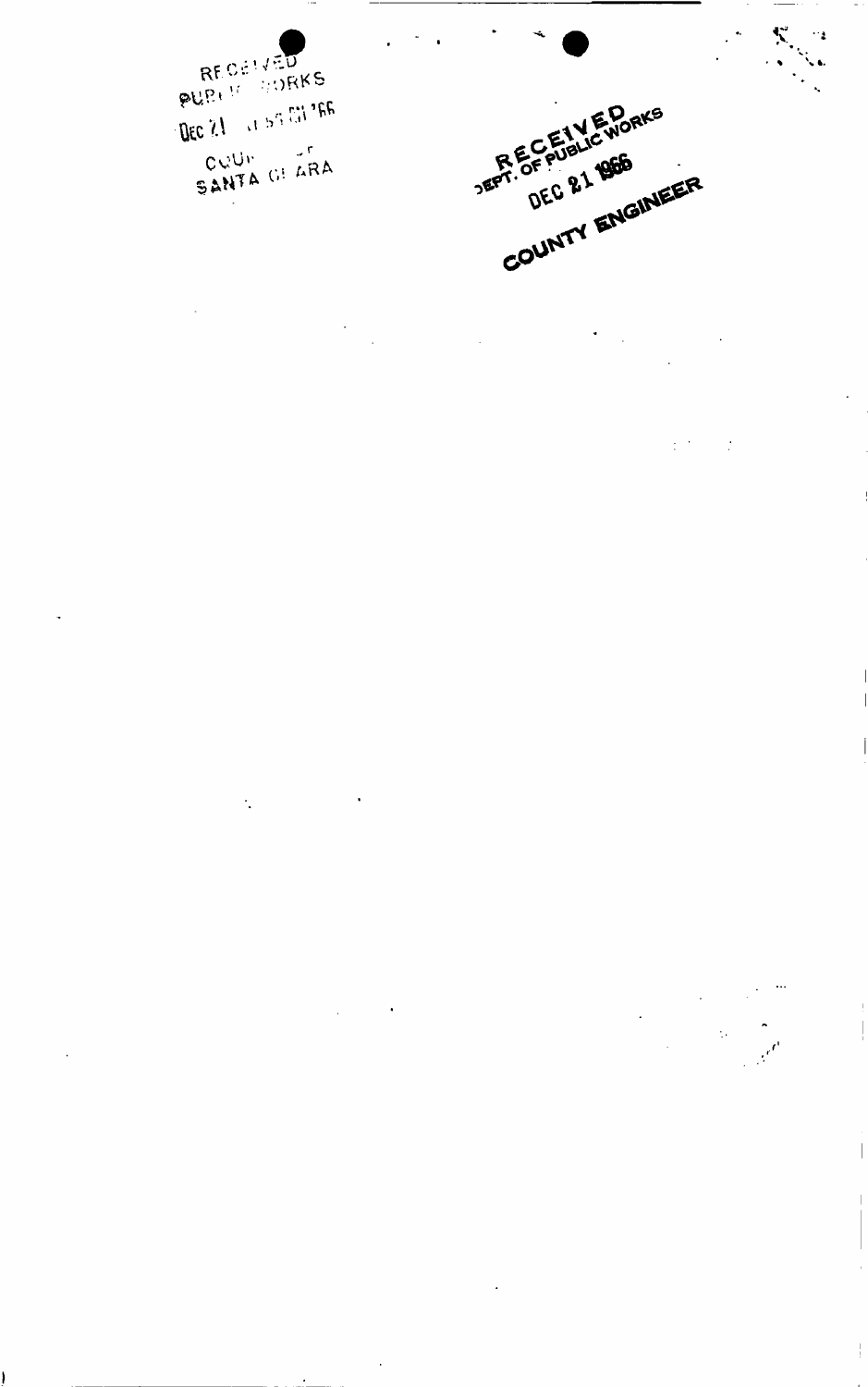#### **county of santa blara**



TRANSMITTAL MEMORANDUM

ARTMENT OF PUBLIC WORKS

DATE: February 7. 1967

S.D

FOR: BOARD OF SUPERVISORS AGENDA OF February 20.  $1967$  .

FROM: STEFFANI, DESIGN, PUBLIC WORKS

TITLE: AGREEMENT FOR PAYMENT OF COSTS OF RESURFACING OF BUDD AVENUE BETWEEN WINCHESTER BOULEVARD AND VIRGINIA AVENUE

## DESCRIPTION:

This is an agreement between the County and the City of Campbell for improvement on Budd Avenue. The area of County participation is principally resurfacing.

The County's share is estimated to be \$8,560.00.

The City of Campbell has approved the agreement.

JAMES T. POTT, COUNTY ENGINEER

 $PAGE$  of  $-$ 

Approval is recommended. *t* \*<sup>t</sup>

 $ECS:WW:v1h$ **Attachment** 

|                     | <b>AGENDA DATA</b> |
|---------------------|--------------------|
| DATE:               |                    |
| ITEM NO:            |                    |
| <b>BOARD ACTION</b> |                    |
|                     |                    |
|                     |                    |
|                     |                    |

?BS RtV 10/65

APPROVED: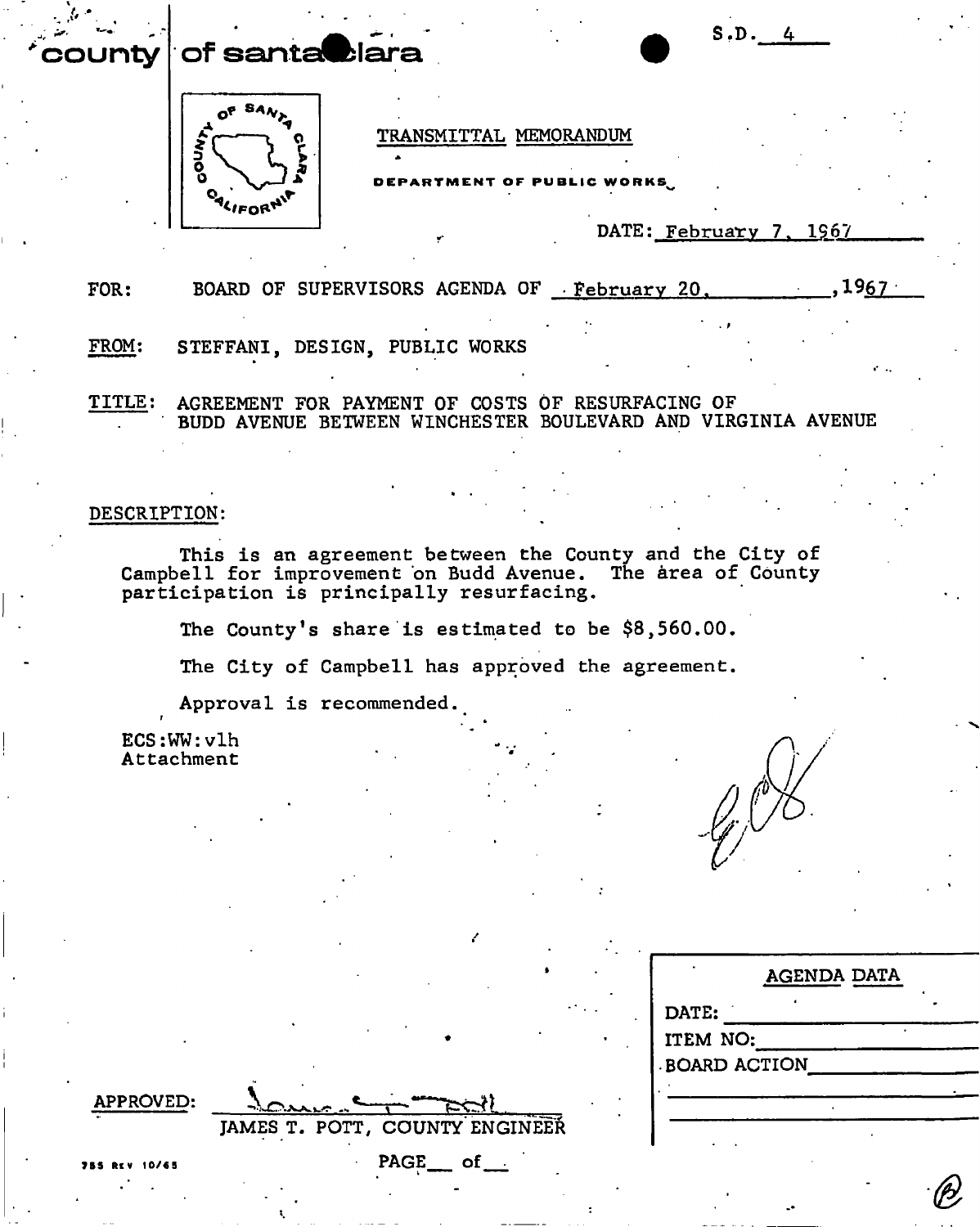•f *Jjfj . , . . - ; ^ \*:>:> ^ -TIUB OF THE FABULOUS SANTA CLARAVALLEYI* 

75 NORTH CENTRAL AVENUE · CAMPBELL, CALIFORNIA 95008 · TELEPHONE (408) 378-8141

**December 19, 1966** 

**Santa Clara County Engineer's Office 20 Vfest Hedding Street San Jose, California** 

**ATTENTION: Edward C. Steffani, Assistant County Engineer** 

**Dear Mr. Steffani:** 

**Enclosed is the cooperative Agreement on Budd Avenue for payment of costs of improvement between Winchester Boulevard and Virginia Avenue as signed by the City**  *officers*.

**Thank you for your cooperation in this matter.** 

Very truly yours,

iren.

**Acting Director of Public Works** 

**cb** 

Coco

**Enclosure**